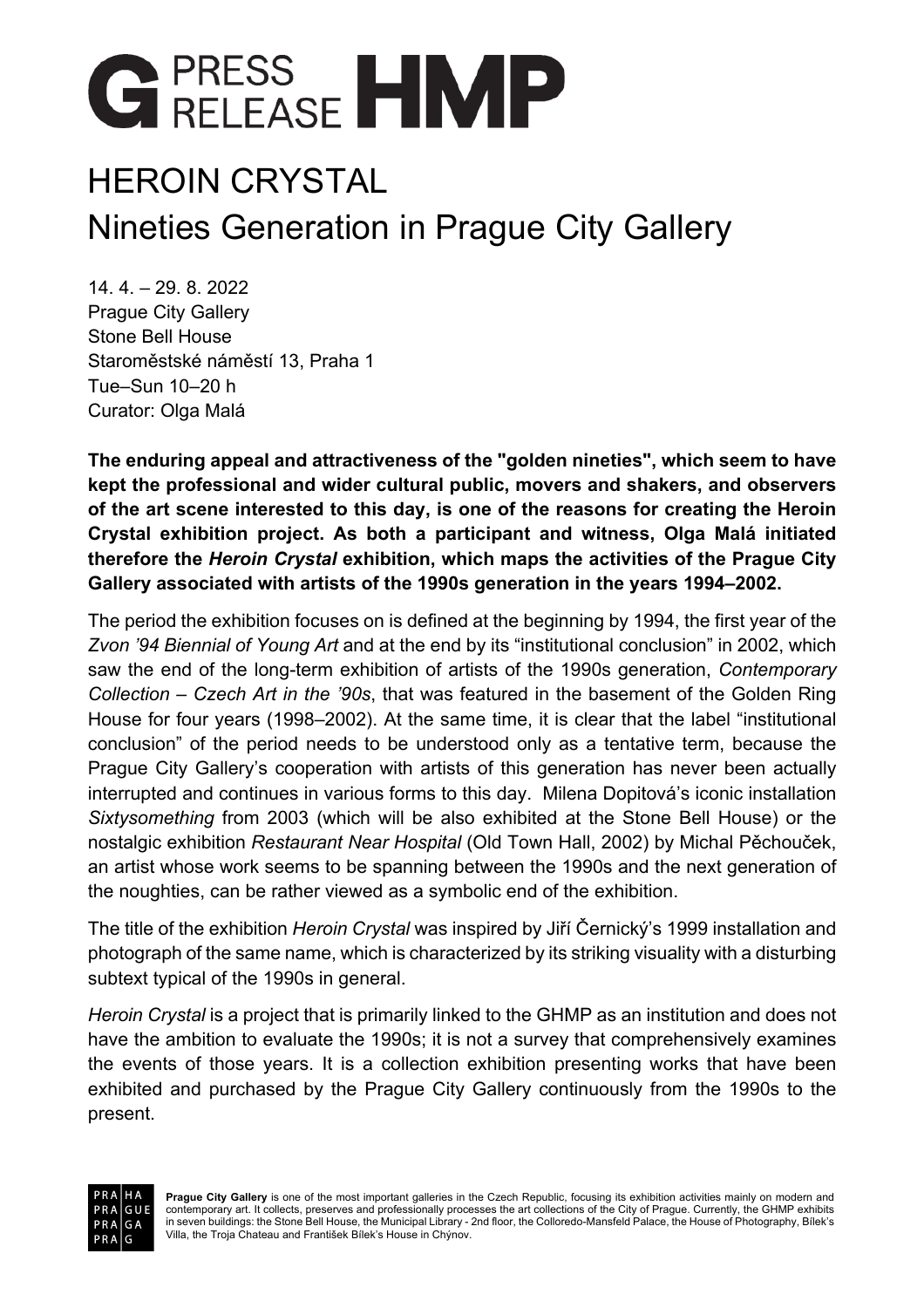# **GERESS HMP**

It presents the works of fifteen artists who were partcipants in exhibitions we prepared in collaboration with Karel Srp between 1994 and 2002. In summary, they included three Biennials of Young Art at the Stone Bell House (1994, 1996, 1999), solo exhibitions in the experimental space on the second floor of the Old Town Hall, the long-term exhibition at the Golden Ring House (1998–2002), as well as representative exhibitions of Czech artists abroad such as *I semi del Futuro, Milano Europa* (PAC, Palazzo del Triennale, Milan 2001), *Corps et traces dans la création tchéque 1962–2002* (Musée des beaux-arts de Nancy, 2002), 48th Venice Biennale (*Zemzoo*, Veronika Bromová, 1999) and the *Close Echoes* exhibition (Municipal Library in Prague, Kunsthalle Krems, 1998), which exhibited alongside the works by Austrian and Czech artists also the protagonists of the legendary YBAs (Young British Artists) generation who set the tone for the European art scene of the time.

The *Heroin Crystal* exhibition is symbolically returning to the "place where it all began", the Stone Bell House, where the first year of the *Zvon '94 Biennial of Young Art* took place. Its concept is to present works of fifteen artists of the 1990s generation in an archival-based yet visually appealing way. In addition to the artworks themselves, the exhibition and catalogue also emphasize documentary materials such as invitations, catalogues and photographs from exhibitions and openings or press reviews. In the catalogue with texts by Michal Koleček, Terezie Nekvindová, Jakub Král, Miroslav Petříček and Olga Malá, a separate chapter is devoted to the "Archive", which deals with individual exhibitions in chronological order.

*The Heroin Crystal* exhibition, like the memorable first biennial in 1994, is aimed at a wider public, in whose cultural consciousness the work of artists of this generation may not yet be so strongly imprinted. The exhibition is also associated with a certain educational aspect – there is already a generation of young people who have not yet had the opportunity to see with their own eyes the legendary sci-fi installation by Veronika Bromová *On the Edge of the Horizon*, as one example, as well as many other key works of the time.

In addition to iconic well-known works, the exhibition will also present lesser-known projects that can contribute to a more complete picture of the artistic trend of the time. Through them, it intends to present to the visitors in a comprehensible way the themes that have been at the forefront of the artists' interest: self-stylization and performance (K. Kintera, M. Pěchouček, Kamera skura), identity and women's issues (M. Dopitová), ecological and social aspects (J. Černický), reflection on media reality (Š. Šimlová, K. Vincourová), the phenomenon of the human body (V. Bromová, P. Humhal, M. Othová, M. Thelenová), science fiction (F. Díaz, P. Svárovský) and highlighting of nature and urban landscape (L. Jasanský – M. Polák) and artificial space (J. Příhoda).

Olga Malá

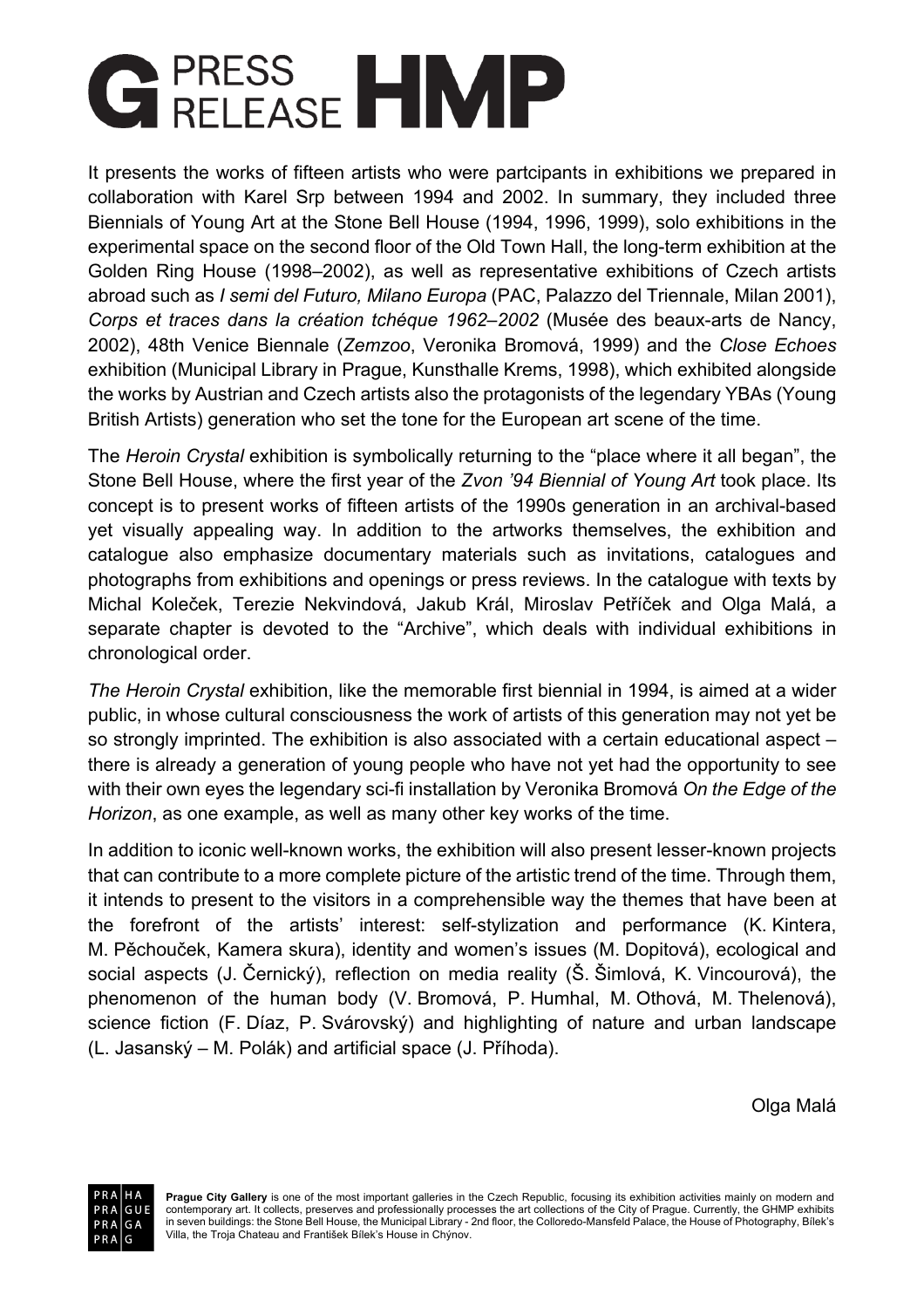

**Curator:** Olga Malá **Architect:** Dominik Lang **Graphic Design:** Anymade Studio

**Media partners**: Art&Antiques, ArtMap, Artalk, Flash Art, A2, Artikl, Revolver Revue, Artyčok.tv, protisedi.cz, Radio 1, Český rozhlas Radio Wave

**Entrance fee**: CZK 150 full (adults) / CZK 60 discounted (students) / CZK 20 seniors

**Contact for Journalists: Michaela Vrchotová, +420 725 818 721, vrchotova@ghmp.cz More information: www.ghmp.cz www.facebook.com/ghmp.cz www.instagram.com/ghmp.cz**



**Prague City Gallery** is one of the most important galleries in the Czech Republic, focusing its exhibition activities mainly on modern and contemporary art. It collects, preserves and professionally processes the art collections of the City of Prague. Currently, the GHMP exhibits<br>in seven buildings: the Stone Bell House, the Municipal Library - 2nd floor, the Villa, the Troja Chateau and František Bílek's House in Chýnov.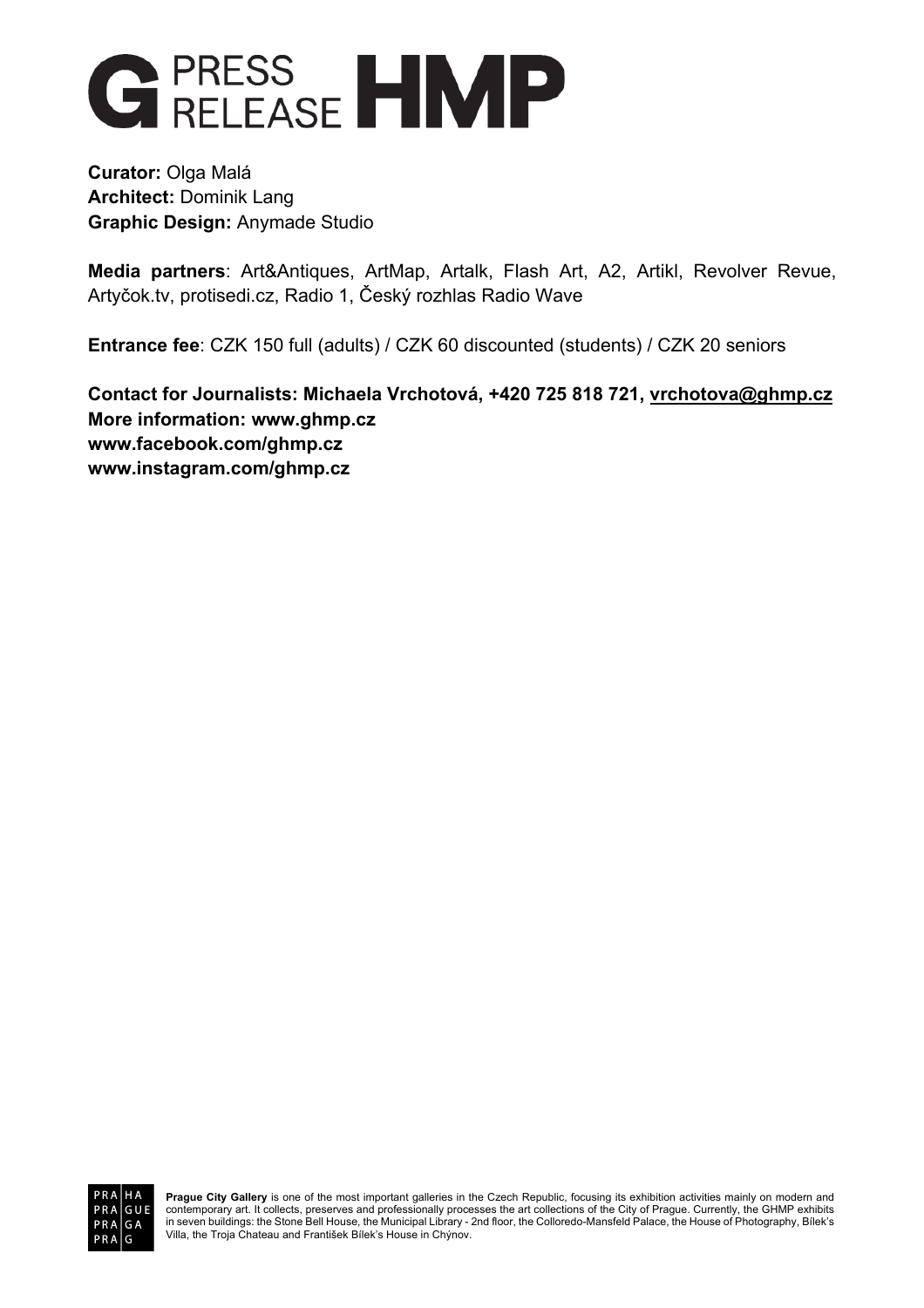

#### **ACCOMPANYING PROGRAMME**

#### **Guided Tours**

Wed 4 May 2022, 6 pm with Ludvík Hlaváček and Gabriela Kotíková

Wed 8 June 2022, 6 pm with Pavlína Morganová

Wed 22 June 2022, 6 pm with Olga Malá

#### **Discussion**

#### Wed 27 May 2022, 6 pm **GHMP and Qartal Present:** *Czech Music Videos of the 90s: Good for Me and Good for You*

The visuality, leitmotifs, and extremes in music videos of the first post-communist decade in our country. A screening, with commentary, of the era's pop documentaries; prepared and presented by Pavel Klusák.

Wed 1 June 2022, 6 pm *Debate with Jaroslav Spurný*

The liberties and paradoxes of the 1990s as a way to find the limits in a free and just state. As I became a journalist during this best possible time, I found out that I could go anywhere, and everything I saw along the way had completely different colours than anyone could have imagined. And it stayed that way.

Jaroslav Spurný is a Czech investigative journalist, one of the founders of the weekly magazine *Respekt*.

#### **EDUCATIONAL PROGRAMME**

Educational Activities Saturday Art Workshops Sat 21 May 2022, 1–6 pm *Self-portrait, Identity and Photostylization* Stone Bell House



**Prague City Gallery** is one of the most important galleries in the Czech Republic, focusing its exhibition activities mainly on modern and contemporary art. It collects, preserves and professionally processes the art collections of the City of Prague. Currently, the GHMP exhibits<br>in seven buildings: the Stone Bell House, the Municipal Library - 2nd floor, the Villa, the Troja Chateau and František Bílek's House in Chýnov.